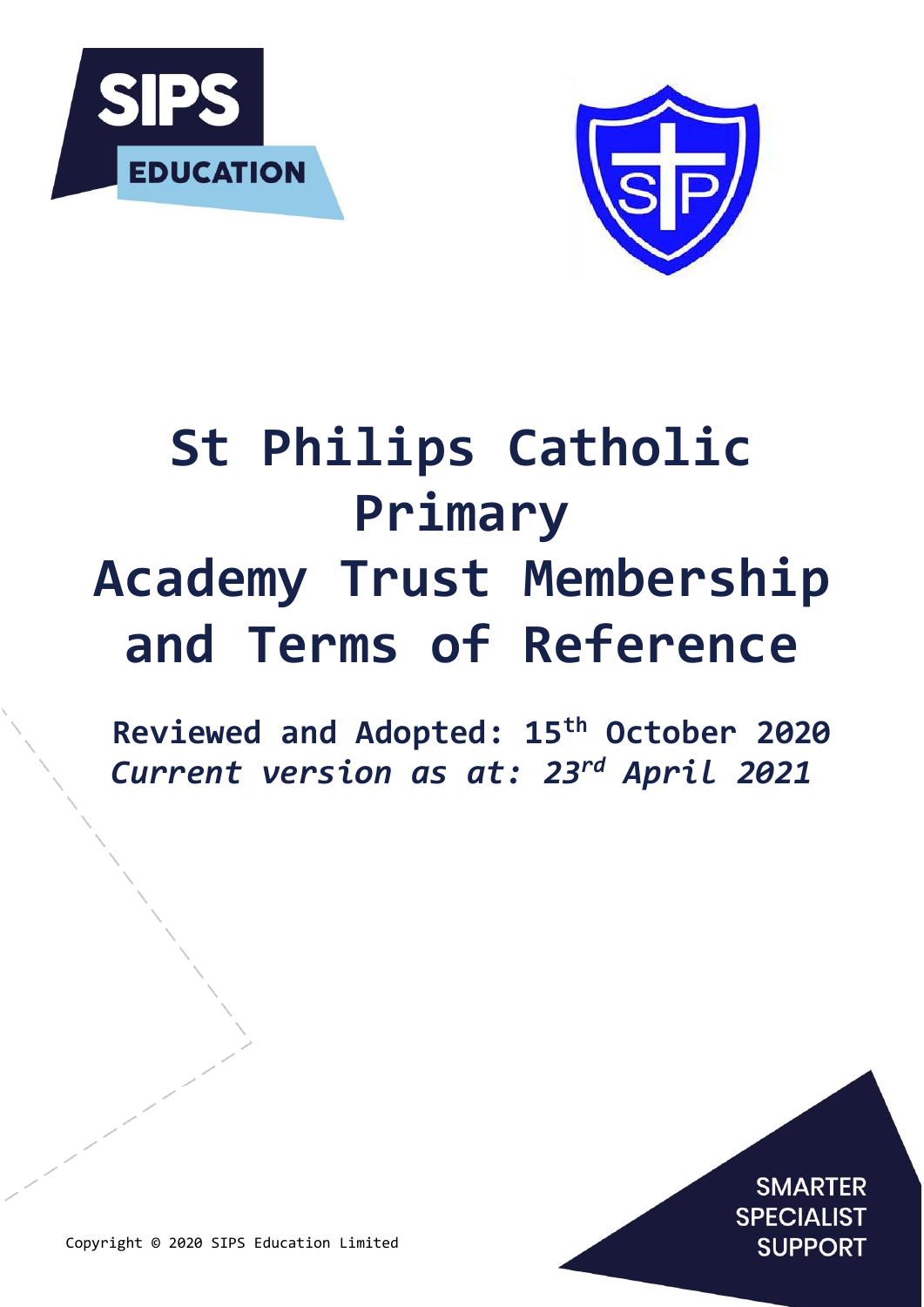# **Academy Trust Membership 2020/2021 Academic Year**

| Foundation (7)    | End of Office                |
|-------------------|------------------------------|
| Stephen Godber    | 6 <sup>th</sup> August 2021  |
| Ian Bickley       | 3rd July 2023                |
| Diane Douglas     | 15th October 2023            |
| Fr Damian         | 17th September 2022          |
| Maureen O'Leary   | 4 <sup>th</sup> January 2025 |
| Maggie Patel      |                              |
| Vacancy           |                              |
| Head Teacher (1)  | End of Office                |
| Carmel Hinton     |                              |
| Staff $(1)$       | End of Office                |
| Elizabeth Horobin | 10 <sup>th</sup> May 2023    |
| Parent (2)        | End of Office                |
| <b>Vacancy</b>    |                              |
| Vacancy           |                              |

 **Chair :** Stephen Godber **Vice Chair:** Ian Bickley

# **Meeting Dates 2020-2021**

|                            | <b>Autumn Term</b>                                                   | <b>Spring Term</b>                                           | Summer Term                                     |
|----------------------------|----------------------------------------------------------------------|--------------------------------------------------------------|-------------------------------------------------|
| <b>LGB</b>                 | Thursday 15 <sup>th</sup> October<br>2020 at 4:30pm (set<br>up only) | Thursday $10^{th}$<br>February 2021 at<br>4:30 <sub>pm</sub> | Thursday 27 <sup>th</sup> May<br>2021 at 4:30pm |
|                            | Thursday 10th<br>December 2020 at<br>4:30 <sub>pm</sub>              | Wednesday 31st March<br>2021 at 4:30pm                       | Thursday 8 <sup>th</sup> July<br>2021 at 4:30pm |
| <b>Resources Committee</b> | Thursday 19th<br>November 2020 at<br>4:00 <sub>pm</sub>              | Thursday 10 <sup>th</sup> March<br>2021 at 4:00pm            | Tuesday 22nd June<br>2021 at 4:00pm             |
| Performance Committee      | Thursday 19th<br>November 2020 at<br>5:30 <sub>pm</sub>              | Thursday 10 <sup>th</sup> March<br>2021 at 5:30pm            | Tuesday 22nd June<br>2021 at 5:30pm             |
| Pay Committee              | Monday 16 <sup>th</sup> November<br>2020 at 4:00pm                   |                                                              |                                                 |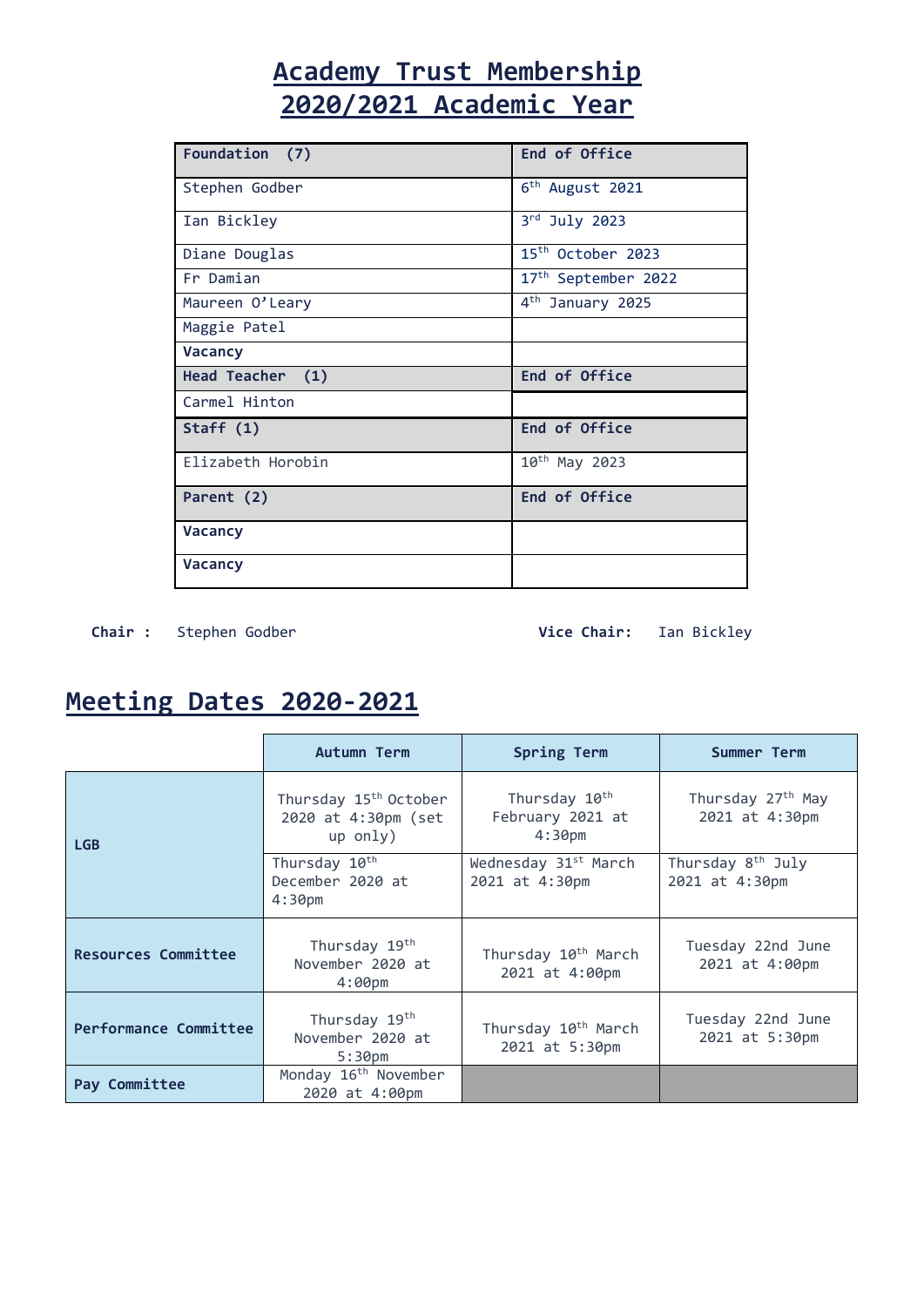# **Roles and Responsibilities**

Trustees must have the skills, knowledge and experience to run the academy trust. Understanding the difference roles will help ensure the trust complies with legal and contractual duties.

**Members** have a similar role to shareholders of a company limited by shares. They:

- are the subscribers to the memorandum of association (where they are founding • members)
- may amend the articles of association subject to any restrictions created by the
- funding agreement or charity law
- may, in certain circumstances, appoint new members or remove existing
- members
- have powers to appoint and remove trustees in certain circumstances
- may, by special resolution, issue direction to the trustees to take a specific action
- appoint the trust's auditors and receive the audited annual accounts (subject to
- the Companies Act)
- have power to change the company's name and, ultimately, wind it up

**Trustees\*** should focus on three core functions:

- ensuring clarity of vision, ethos and strategic direction
- holding the executive leaders to account for the educational performance of the organisation and its pupils, the performance management of staff
- overseeing and ensuring effective financial performance

The Academies Financial Handbook 2020 stresses the importance of Trustees taking ownership with regards to assessing the academy trust's ability to continue as a going concern.

Academy trusts must not have de facto trustees (defined in appendix 1 of the Charities SORP) or shadow directors (defined in section 251(1) of the Companies Act 2006).

*\*Trustees of the academy trust are both charity trustees and company directors. These terms of reference refers to them as trustees. However, in some academy trusts, such as church academies, those on the board are known instead as 'directors'. In church academies, the term 'trustees' is reserved for those on the board of the separate trust owning the land.*

#### **Academies Financial Handbook**

The Academies Financial Handbook sets out the financial management requirements that apply to academy trusts. Academy trusts must comply with the handbook as a condition of their funding agreement. It provides an overarching framework for implementation of effective financial management and control.

#### [Academies Financial Handbook 2020](https://assets.publishing.service.gov.uk/media/5ef0a9a5d3bf7f6c03ed25b7/Academies_Financial_Handbook_2020.pdf)

*NB: Academy trusts completing financial statements for the period ending 31 August 2020 should refer to the [2019 edition](https://assets.publishing.service.gov.uk/media/5d035c0eed915d0a80fe0665/Academies_Financial_Handbook_2019.pdf) of the handbook.* 

#### **Governance Handbook/Competency Framework for Governance**

The trustees must apply the highest standards of conduct and ensure robust governance, as these are critical for effective financial management. They should follow the Governance Handbook, which describes the following features of effective governance and will aid compliance with the Academies Financial Handbook:

[Governance Handbook March](https://assets.publishing.service.gov.uk/government/uploads/system/uploads/attachment_data/file/788234/governance_handbook_2019.pdf) 2019 [Competency Framework for Governance January 2017](https://assets.publishing.service.gov.uk/government/uploads/system/uploads/attachment_data/file/583733/Competency_framework_for_governance_.pdf)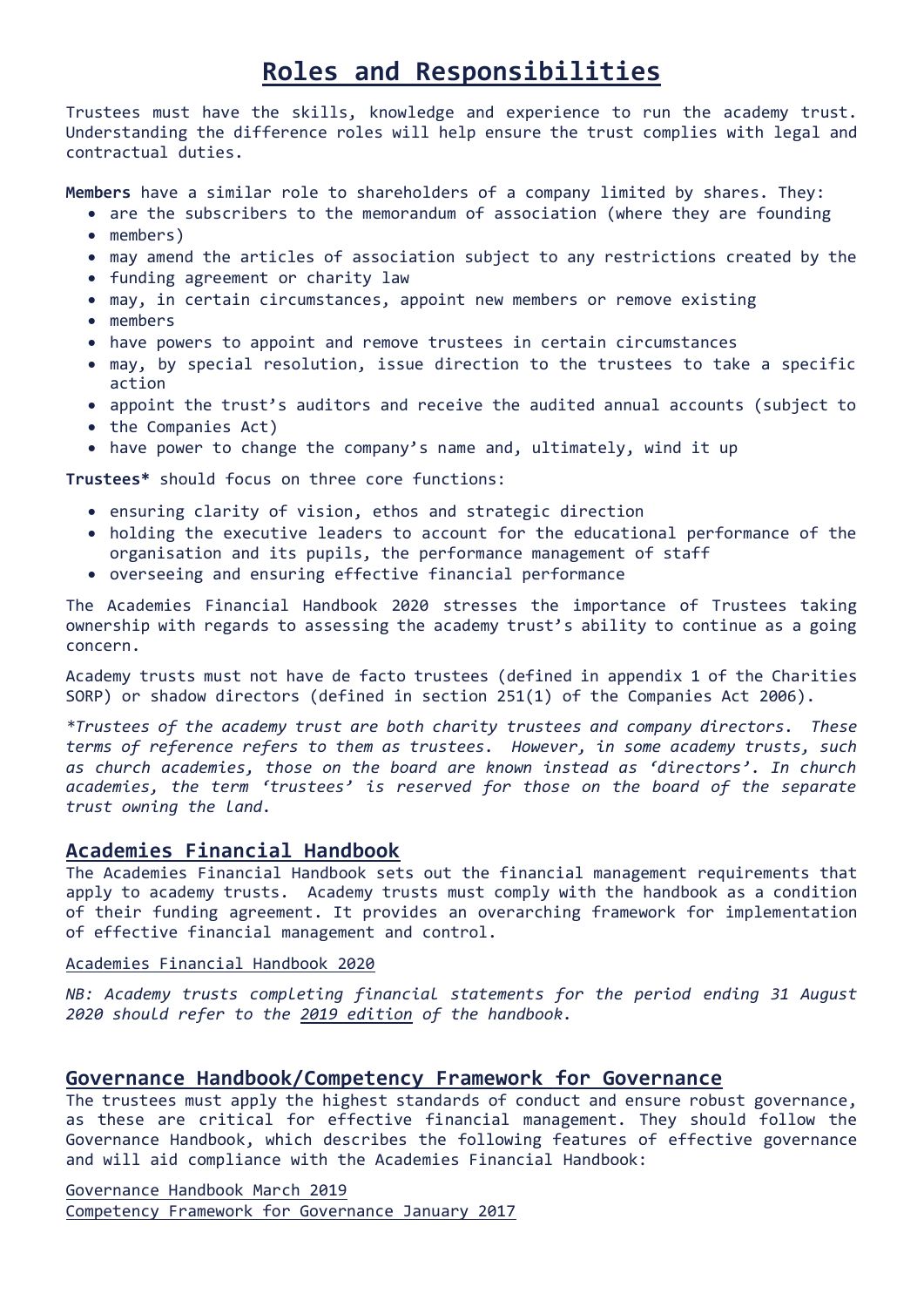#### **Terms of Reference**

The board of trustees and its committees must meet regularly enough to discharge their responsibilities and ensure robust governance and effective financial management. Board meetings must take place at least three times a year (and business conducted only when quorate). **If the board meets less than six times a year it must describe in its governance statement, accompanying its annual accounts, how it maintained effective oversight of funds with fewer meetings.**

The board has delegated functions to the committees as detailed. Each committee must contain a majority of trustees, but it may also include other people the board chooses to appoint.

The quorum for meetings is specified in the trusts articles of association.

#### **Committees**

Each committee must contain a majority of trustees, but it may also include other people the board chooses to appoint.

The clerk to the board will undertake the clerking of the committees.

The committee minutes shall be included as an agenda item for consideration/information at the next meeting of the board of trustees appropriate.

All decisions made by committees with delegated powers should be reported to the next meeting of the board of trustees. If the minutes are not finalised a brief statement of the conclusions reached should be given.

The chair of the committee will be appointed at the first board of trustees/committee meeting of the academic year.

Committees will have delegated powers to approve policies as relevant to that committee.

The board cannot delegate overall responsibility for the academy trust's funds. However, it must approve a written scheme of delegation of financial powers that maintains robust internal controls.

#### **Review of committees and delegation**

The board of trustees must review the committee structure, terms of reference for each committee and the membership of each committee on an annual basis.

#### **Virtual meeting arrangements**

The board of trustees has approved the use of "virtual attendance" at meetings (approved at trust board meeting on 12th October 2020).

For full details, please refer to the Virtual Governance Policy.

#### **Top 10 'musts' for chairs and other trustees**

#### **Personal responsibilities**

• Apply highest standards of conduct and ensure robust governance, comply with charitable objects, with duties as company directors, with charity law and the funding agreement

#### **Structures**

- Ensure the board of trustees meets at least three times a year, and conducts business only when quorate
- Approve a written scheme of delegation of financial powers

#### **Relationships**

• Manage conflicts of interest, be even-handed with related parties, and ensure goods or services provided by them are at no more than cost, beyond the limits as specified in the Academies Financial Handbook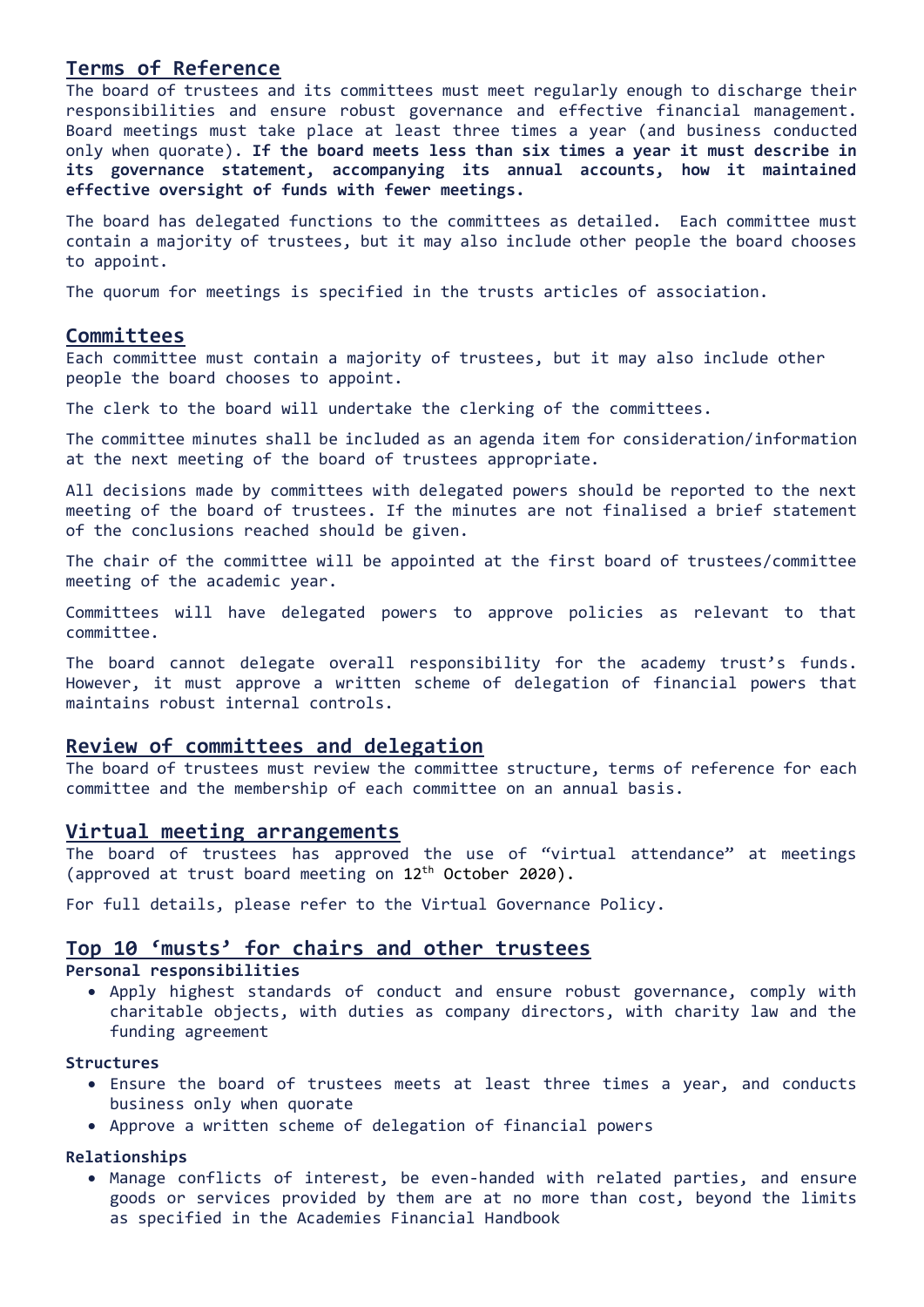#### **Money and oversight**

- Ensure the board approves a balanced budget for the financial year and minutes their approval
- Share management accounts with the chair of trustees monthly, with the other trustees six times a year, and consider when the board meets, taking action to maintain financial viability
- Ensure decisions about executive pay follow a robust evidence-based process reflecting the individual's role and responsibilities, and that the approach to pay is transparent, proportionate and justifiable
- Appoint an audit committee (either dedicated or combined with another committee) to advise on the adequacy of the trust's controls and risks

#### **Accountability and audit**

- Submit audited accounts to ESFA by 31 December
- Ensure an appropriate, reasonable and timely response to findings by auditors, taking opportunities to strengthen financial management and control

### **Resources Committee**

The committee has responsibility delegated by the board of trustees to:

#### **Finance:**

- $\triangleright$  Review/approve all policies relevant to finance and roles of the committee.
- ➢ Approve the annual budget and present it to the board of trustees for ratification.
- $\triangleright$  Approve the budget forecast return outturn (BFRO) and present it to the board of trustees for ratification.
- ➢ Approve the three-year budget forecast return (BFR3Y) and present it to the board of trustees for ratification.
- ➢ Receive and review monthly management accounts (*Management accounts must be shared with the chair of trustees every month irrespective of the trust's size, and with the other trustees six times a year*)
- $\triangleright$  Ensure appropriate action is being taken to maintain financial viability including addressing variances between the budget and actual income and expenditure.
- ➢ Select key financial performance indicators and measure its performance against them regularly, including analysis in its annual trustees' report as explained in the Accounts Direction.
- $\triangleright$  Ensure that any investment risks are properly managed.
- ➢ Approve expenditure and virements of sums over **£5,000,** sums below that amount are delegated to the Head Teacher/Principal.
- $\triangleright$  Assess the financial progress towards achieving the objectives in the school improvement plan.
- ➢ Review and approve a written scheme of delegation of financial powers that maintains robust internal controls.

#### **Procurement**

- $\triangleright$  Ensure that spending has been for the purpose intended and there is probity in the use of public funds.
- ➢ Ensure spending decisions represent value for money.
- ➢ Ensure internal delegation levels exist and are applied.
- ➢ Ensure a competitive tendering policy is in place and applied, and where necessary Official Journal of the European Union (OJEU) procurement thresholds are observed.
- ➢ Ensure professional advice is obtained where appropriate.
- ➢ Ensure requirements for managing related party transactions are applied across the trust.
- ➢ Ensure that 'at cost' requirements are adhered to.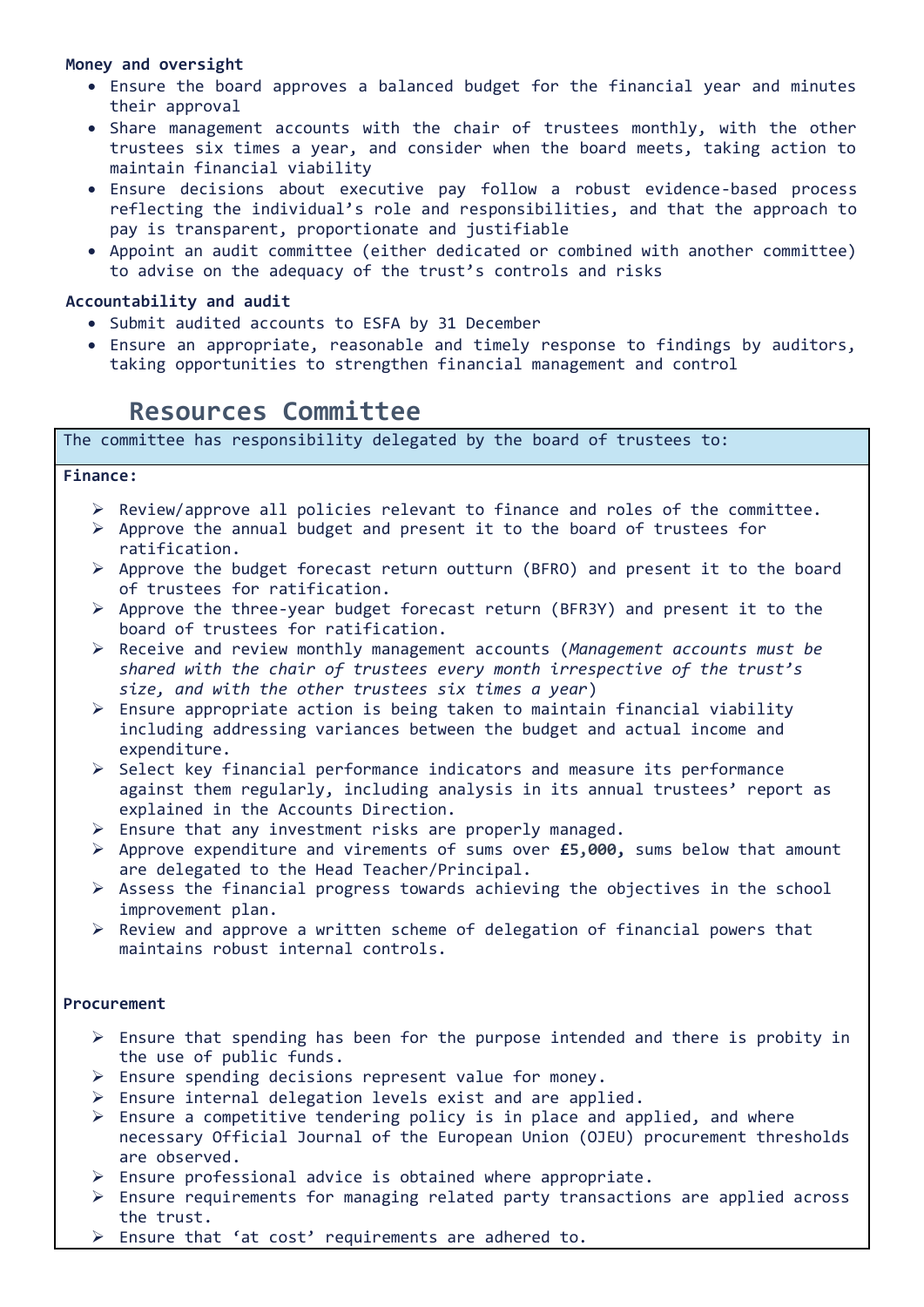- ➢ Review of leases and contracts.
- ➢ Obtain quotations with a view to placing contracts/orders, once the relevant committee has drawn up a specification.

#### **Staffing:**

- ➢ Review/approve all policies relevant to staffing and roles of the committee.
- ➢ Consider applications from staff for variation to contract (secondments, early retirements, leave of absence, reduced working hours etc).
- ➢ Ensure all personnel records are held securely.
- ➢ Review the staffing structure of the school annually ensuring that it meets the requirements of the curriculum and is in line with the school improvement plan.
- $\triangleright$  Review staff work/life balance, working conditions and well-being, including the monitoring of absence.
- $\triangleright$  Implement the appraisal policy and monitor teacher appraisal process.
- $\triangleright$  Equal Opportunities.
- ➢ Establish and maintain rolling programme for Disclosure & Barring Service (DBS) Checks.
- ➢ Staff training and CPD.

#### **Premises Health and Safety:**

- $\triangleright$  Review the health and safety policy on an annual basis, amend, develop and review any other health and safety related polices or procedures.
- ➢ Establish and review an accessibility plan.
- ➢ Review e-safety policy and procedures.
- ➢ Receive Health and safety audit, and monitor any action plans that come out of the audit.
- ➢ Receive a regular report on accident statistics, near misses, incidents of violence or aggression and any RIDDOR incidents.
- ➢ Consider any reports provided by inspectors of the enforcing authority under Health and Safety at work Act or any other relevant enforcement authority.
- ➢ Comply with current fire safety legislation and regulations
- $\triangleright$  Ensure risk assessments are carried out and reviewed on a regular basis.
- $\triangleright$  Review and approve upcoming offsite activities, ensuring that health and safety planning and risk assessments have been undertaken for them.
- $\triangleright$  Ensure Fire risk assessment is carried out and reviewed annually, any recommendations identified will be transferred to an actions plan which will be monitored by trustees to ensure completion.
- $\triangleright$  Ensure fire log book is maintained and updated.
- $\triangleright$  Inspect the school site and buildings to enable maintenance and improvement, including security (site visit). The inspection to be documented and any actions monitored.
- $\triangleright$  Ensure building related maintenance checks have been carried out at appropriate intervals and actions are monitored until completion. This will include but not limited to:
	- $\triangleright$  Electronic testing PAT testing
	- ➢ Asbestos (where applicable)
	- ➢ Annual gas service
	- ➢ Glassing risk assessment
	- ➢ Ladder log
	- ➢ Playground equipment and gym inspection
	- ➢ Lifting equipment
	- $\triangleright$  Local exhaust ventilation (where applicable)
	- ➢ Legionella risk assessment and relevant checks
- $\triangleright$  Ensure premise log book is being maintained and the premise manager and deputy have attended relevant health and safety training.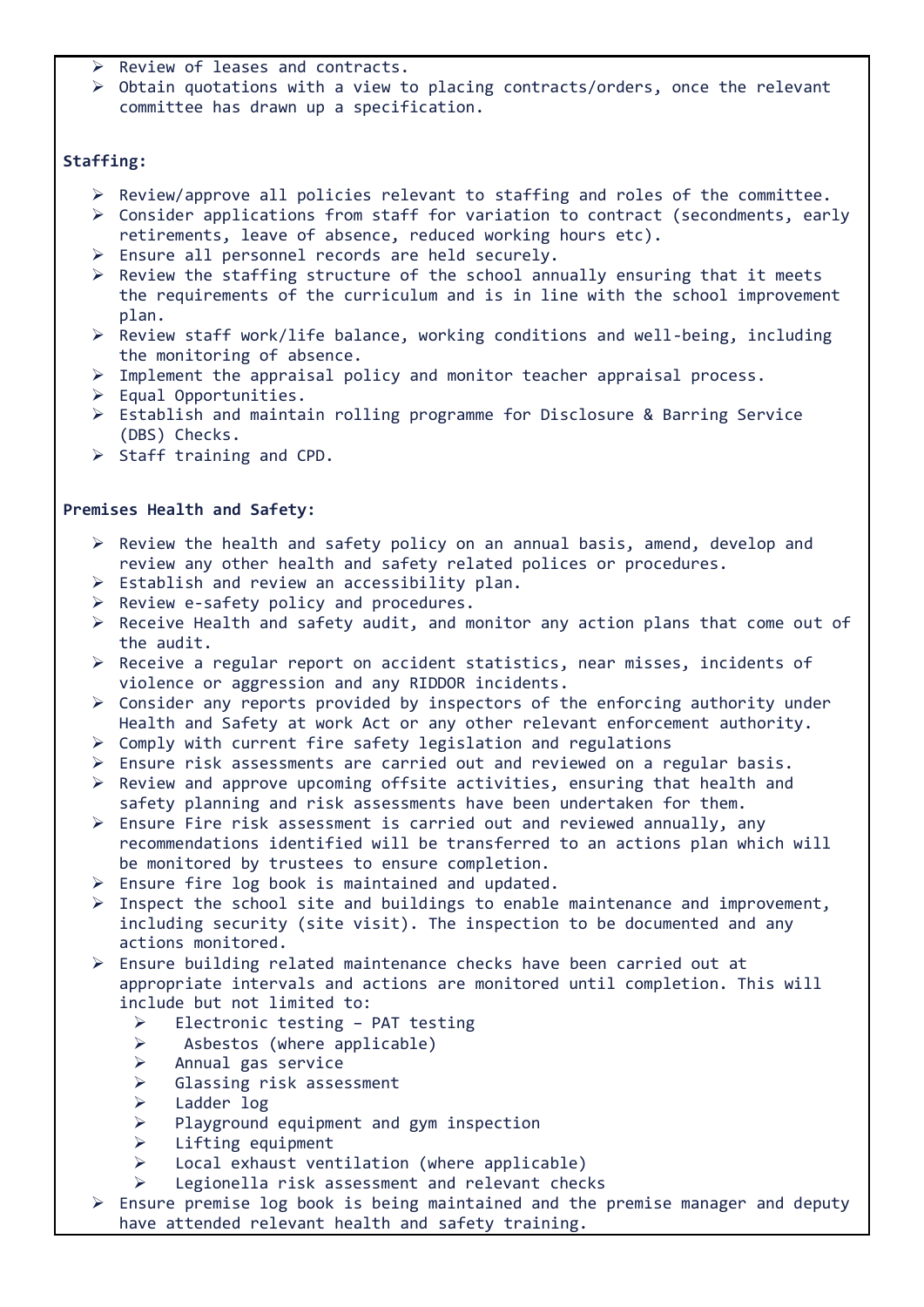| $\triangleright$ Trustees need to be satisfied that contractors do not pose a health and safety<br>risk whilst on the school premise and should therefore have a system in place<br>to ensure contractors are managed whilst carrying out work on the school<br>premise. The system should identify relevant health and safety information<br>required prior to a contractor coming on site and the process to be followed<br>whilst on site. There should be a procedure for commissioning contractors.<br>> Consideration should be given to any health, safety and welfare implications<br>posed by new equipment or circumstances.<br>> Receive reports and audits from health and safety representatives (to include<br>caretaking and cleaning), actions identified should be monitored to<br>completion.<br>$\triangleright$ Monitor the health and safety training that staff and trustees have undertaken<br>and plan any future training required.<br>$\triangleright$ Monitor all safeguarding procedures.<br>▶ Keep up to date on any changes in health and safety legislation that may have<br>an impact for the school.<br>> Review communications and publicity relating to health and safety in the<br>school and where necessary recommend any improvements or changes, how<br>information is communicated and made available within the school.<br>Any item referred by the board of trustees |                 |  |
|-----------------------------------------------------------------------------------------------------------------------------------------------------------------------------------------------------------------------------------------------------------------------------------------------------------------------------------------------------------------------------------------------------------------------------------------------------------------------------------------------------------------------------------------------------------------------------------------------------------------------------------------------------------------------------------------------------------------------------------------------------------------------------------------------------------------------------------------------------------------------------------------------------------------------------------------------------------------------------------------------------------------------------------------------------------------------------------------------------------------------------------------------------------------------------------------------------------------------------------------------------------------------------------------------------------------------------------------------------------------------------------------------------------------|-----------------|--|
| Membership                                                                                                                                                                                                                                                                                                                                                                                                                                                                                                                                                                                                                                                                                                                                                                                                                                                                                                                                                                                                                                                                                                                                                                                                                                                                                                                                                                                                      |                 |  |
| 1. Ian Bickley                                                                                                                                                                                                                                                                                                                                                                                                                                                                                                                                                                                                                                                                                                                                                                                                                                                                                                                                                                                                                                                                                                                                                                                                                                                                                                                                                                                                  |                 |  |
| 2. Stephen Godber                                                                                                                                                                                                                                                                                                                                                                                                                                                                                                                                                                                                                                                                                                                                                                                                                                                                                                                                                                                                                                                                                                                                                                                                                                                                                                                                                                                               |                 |  |
| 3. Carmel Hinton                                                                                                                                                                                                                                                                                                                                                                                                                                                                                                                                                                                                                                                                                                                                                                                                                                                                                                                                                                                                                                                                                                                                                                                                                                                                                                                                                                                                |                 |  |
| 4. Elizabeth Horobin                                                                                                                                                                                                                                                                                                                                                                                                                                                                                                                                                                                                                                                                                                                                                                                                                                                                                                                                                                                                                                                                                                                                                                                                                                                                                                                                                                                            |                 |  |
| 5. Diane Douglas                                                                                                                                                                                                                                                                                                                                                                                                                                                                                                                                                                                                                                                                                                                                                                                                                                                                                                                                                                                                                                                                                                                                                                                                                                                                                                                                                                                                |                 |  |
| Site Manager/Sarah Bray to be invited as required                                                                                                                                                                                                                                                                                                                                                                                                                                                                                                                                                                                                                                                                                                                                                                                                                                                                                                                                                                                                                                                                                                                                                                                                                                                                                                                                                               |                 |  |
| Quorum as per articles of association - Minimum of three members required                                                                                                                                                                                                                                                                                                                                                                                                                                                                                                                                                                                                                                                                                                                                                                                                                                                                                                                                                                                                                                                                                                                                                                                                                                                                                                                                       |                 |  |
| Chair of Committee                                                                                                                                                                                                                                                                                                                                                                                                                                                                                                                                                                                                                                                                                                                                                                                                                                                                                                                                                                                                                                                                                                                                                                                                                                                                                                                                                                                              | Ian Bickley     |  |
| <b>Clerk</b>                                                                                                                                                                                                                                                                                                                                                                                                                                                                                                                                                                                                                                                                                                                                                                                                                                                                                                                                                                                                                                                                                                                                                                                                                                                                                                                                                                                                    | Angela Whitmore |  |
|                                                                                                                                                                                                                                                                                                                                                                                                                                                                                                                                                                                                                                                                                                                                                                                                                                                                                                                                                                                                                                                                                                                                                                                                                                                                                                                                                                                                                 |                 |  |

# **Performance Committee**

|                        | The committee has responsibility delegated by the board of trustees to:                  |  |
|------------------------|------------------------------------------------------------------------------------------|--|
|                        | $\triangleright$ Review/approve all policies relevant to the curriculum and roles of the |  |
|                        | committee                                                                                |  |
|                        | Achievement:                                                                             |  |
|                        |                                                                                          |  |
| ➤                      | Review information on school performance to include ASP & OFSTED data                    |  |
|                        | dashboard.                                                                               |  |
| ➤                      | Monitor and review school targets.                                                       |  |
| ➤                      | Monitor and review in year progress for all year groups and all groups of                |  |
|                        | pupils.                                                                                  |  |
| ≻                      | Compare school performance against national data.                                        |  |
| ➤                      | Reporting to parents according to statutory requirements.                                |  |
| ➤                      | Monitor achievement for all groups of pupils (inc. pupil premium).                       |  |
| ➤                      | Monitor pupils work and carry out pupil conversations.                                   |  |
| ➤                      | Monitor school target setting systems and how this is reported to parents.               |  |
| Teaching and Learning: |                                                                                          |  |
|                        |                                                                                          |  |
|                        | $\triangleright$ Review data published by DfE ensuring the school is meeting standards.  |  |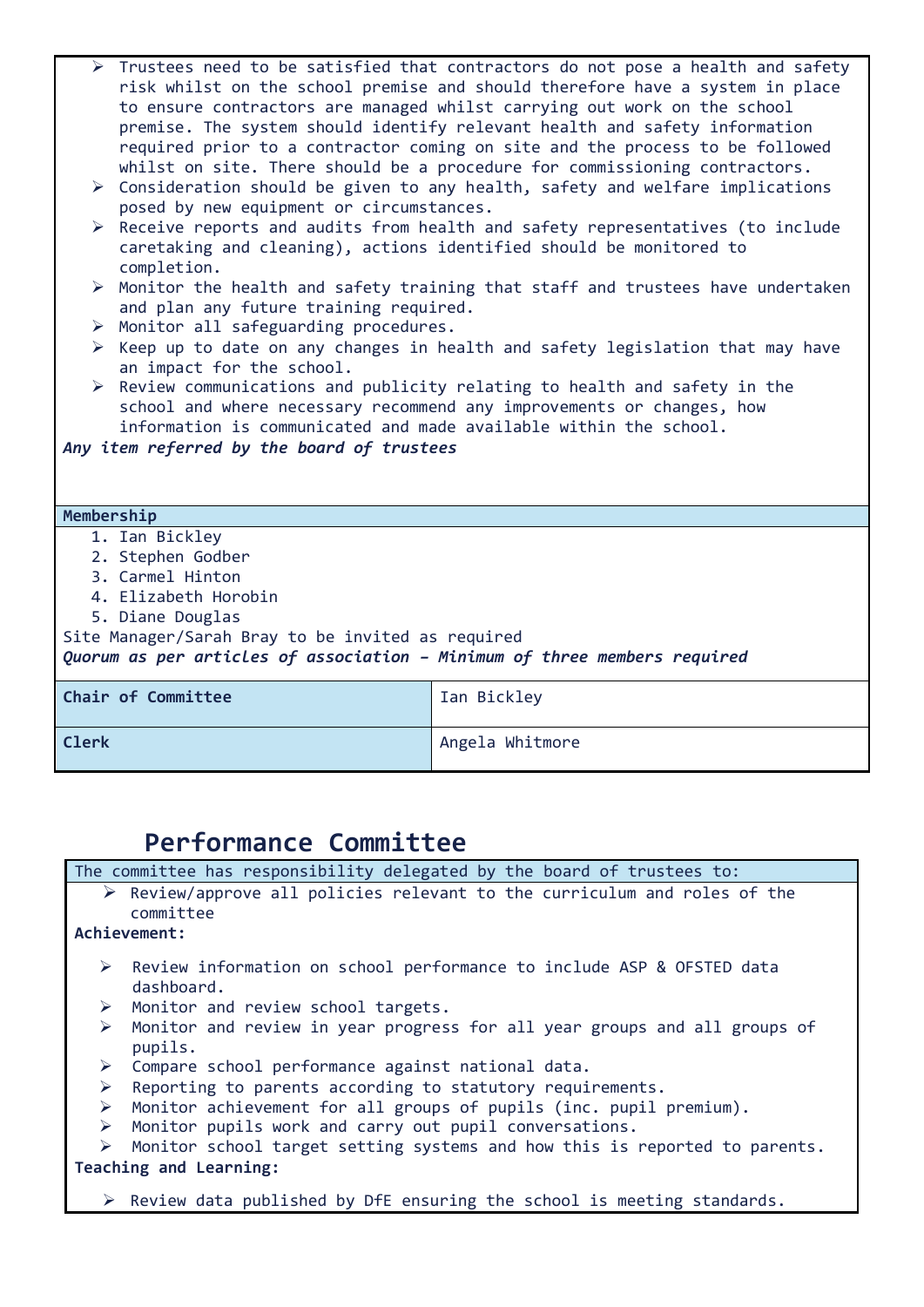|                                                                                          | $\triangleright$ Ensure support & action plans are in place for all teachers who are not at                                                                                                                                                                                                |                                                                        |  |
|------------------------------------------------------------------------------------------|--------------------------------------------------------------------------------------------------------------------------------------------------------------------------------------------------------------------------------------------------------------------------------------------|------------------------------------------------------------------------|--|
|                                                                                          | least good.                                                                                                                                                                                                                                                                                |                                                                        |  |
|                                                                                          | $\triangleright$ Monitor and review quality of teaching across the school.                                                                                                                                                                                                                 |                                                                        |  |
|                                                                                          | > Monitor teaching for groups of pupils (inc. pupil premium).                                                                                                                                                                                                                              |                                                                        |  |
|                                                                                          | > Monitor intervention groups for all groups of pupils.                                                                                                                                                                                                                                    |                                                                        |  |
|                                                                                          | $\triangleright$ Monitor homework arrangements.                                                                                                                                                                                                                                            |                                                                        |  |
|                                                                                          | Curriculum:                                                                                                                                                                                                                                                                                |                                                                        |  |
| ➤<br>$\blacktriangleright$                                                               | $\triangleright$ Ensure the school is meeting national curriculum requirements and review the<br>curriculum policy statement ensuring it meets pupils' needs.<br>Monitor and review the curriculum with a focus on basic skills.<br>Monitor skills coverage of curriculum in all subjects. |                                                                        |  |
| $\blacktriangleright$                                                                    | Parental engagement.                                                                                                                                                                                                                                                                       |                                                                        |  |
| $\blacktriangleright$                                                                    | Review and update SEF (self-evaluation form).                                                                                                                                                                                                                                              |                                                                        |  |
| $\blacktriangleright$                                                                    | Monitor and review school improvement plan.                                                                                                                                                                                                                                                |                                                                        |  |
| $\blacktriangleright$                                                                    |                                                                                                                                                                                                                                                                                            | Monitor how school are developing pupils' spiritual, moral, social and |  |
|                                                                                          | cultural development.                                                                                                                                                                                                                                                                      |                                                                        |  |
|                                                                                          | Behaviour and attendance:                                                                                                                                                                                                                                                                  |                                                                        |  |
|                                                                                          |                                                                                                                                                                                                                                                                                            |                                                                        |  |
|                                                                                          | $\triangleright$ Challenge pupil number estimates and review these termly.                                                                                                                                                                                                                 |                                                                        |  |
|                                                                                          | > Review behaviour and attendance polices.                                                                                                                                                                                                                                                 |                                                                        |  |
|                                                                                          | $\triangleright$ Monitor school behaviour                                                                                                                                                                                                                                                  |                                                                        |  |
| $\triangleright$ Review and monitor attendance data against school and national targets. |                                                                                                                                                                                                                                                                                            |                                                                        |  |
| Any item referred by the board of trustees                                               |                                                                                                                                                                                                                                                                                            |                                                                        |  |
| Membership                                                                               |                                                                                                                                                                                                                                                                                            |                                                                        |  |
|                                                                                          | 1. Stephen Godber                                                                                                                                                                                                                                                                          | 4. Maureen O'Leary                                                     |  |
|                                                                                          | 2. Carmel Hinton                                                                                                                                                                                                                                                                           | 5. Maggie Patel                                                        |  |
|                                                                                          | 3. Father Damian                                                                                                                                                                                                                                                                           |                                                                        |  |
| Anthony Wilkes to be invited as required                                                 |                                                                                                                                                                                                                                                                                            |                                                                        |  |
| Quorum as per articles of association - Minimum of three members required                |                                                                                                                                                                                                                                                                                            |                                                                        |  |
|                                                                                          | Chair of committee                                                                                                                                                                                                                                                                         | Stephen Godber                                                         |  |
|                                                                                          |                                                                                                                                                                                                                                                                                            |                                                                        |  |

**Clerk** Angela Whitmore

# **Admissions Committee**

|   | The committee has responsibility delegated by the board of trustees to:                                                                                                                                                                                                                                                                                                              |
|---|--------------------------------------------------------------------------------------------------------------------------------------------------------------------------------------------------------------------------------------------------------------------------------------------------------------------------------------------------------------------------------------|
|   | $\triangleright$ Determine offers of places for the annual admissions round as per the<br>school's admissions policy.                                                                                                                                                                                                                                                                |
| ➤ | Determine offers of places to 'mid-term' applicants as per the school's<br>admissions policy.                                                                                                                                                                                                                                                                                        |
|   | $\triangleright$ Review the boards admissions rules and make any recommendations for change<br>to the board of trustees.                                                                                                                                                                                                                                                             |
|   | $\triangleright$ Ensure publication of the school's admissions arrangements in the school<br>prospectus.                                                                                                                                                                                                                                                                             |
|   | Taken from Schools Admissions Code - statutory quidance 2014:                                                                                                                                                                                                                                                                                                                        |
|   | Admission authorities must allocate places on the basis of their determined<br>admission arrangements only, and a decision to offer or refuse admission<br>must not be made by one individual in an admission authority. Where the<br>school is its own admission authority the board of trustees, or an<br>admissions committee established by the board, must make such decisions. |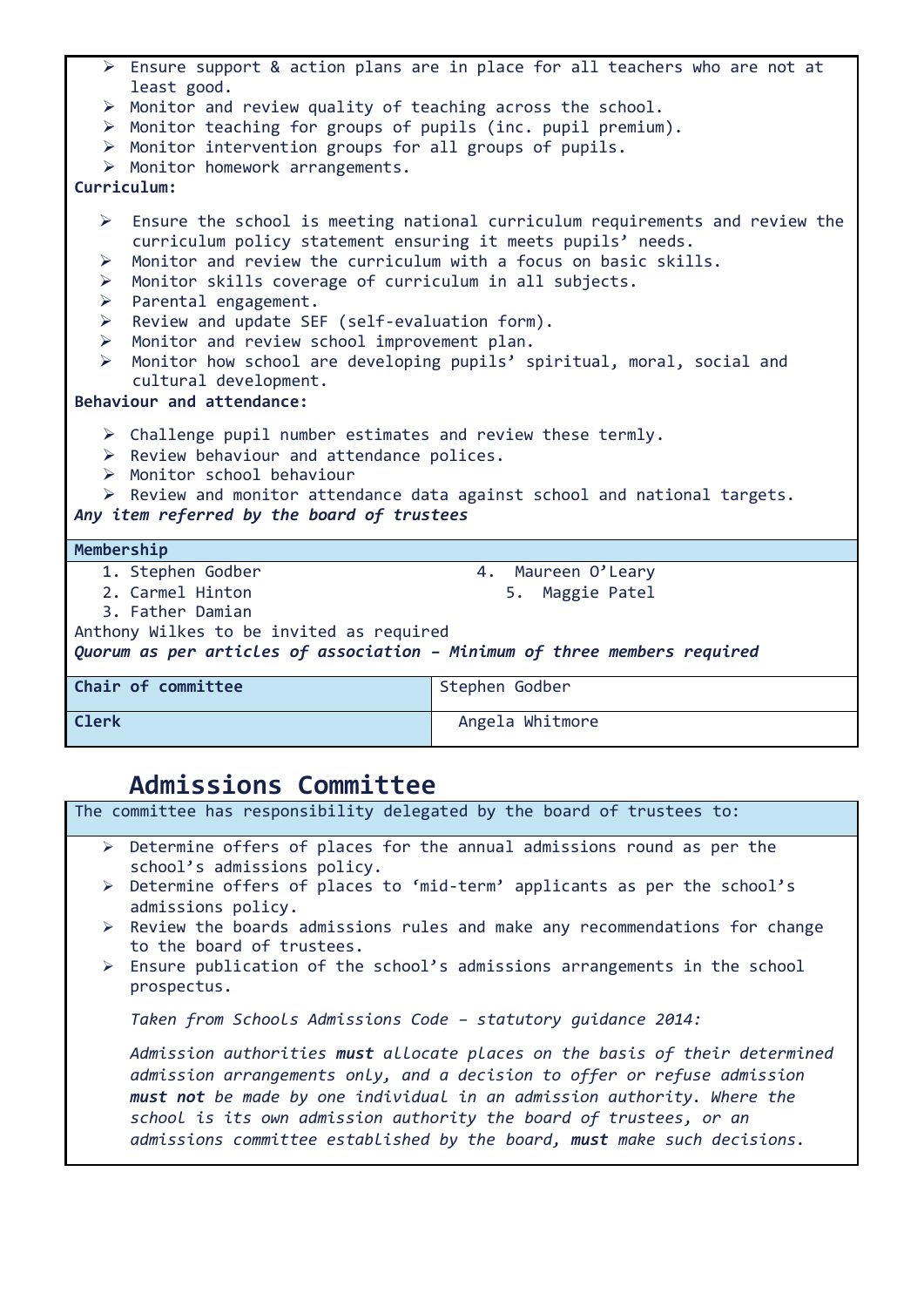| Membership                        |             |
|-----------------------------------|-------------|
| 1. Stephen Godber                 |             |
| 2. Ian Bickley                    |             |
| 3. Carmel Hinton                  |             |
| Minimum of three members required |             |
| Chair of Committee                | Ian Bickley |
| <b>Clerk</b>                      | N/A         |

### **Personnel Committee**

| The committee has responsibility delegated by the board of trustees for hearing:                                                                                      |                               |  |
|-----------------------------------------------------------------------------------------------------------------------------------------------------------------------|-------------------------------|--|
| $\triangleright$ Staff grievance and discipline (in line with school policies)                                                                                        |                               |  |
| Staff dismissal, redundancy and redeployment                                                                                                                          |                               |  |
| $\triangleright$ Staff capability/management of absence                                                                                                               |                               |  |
| Membership                                                                                                                                                            |                               |  |
| • To be made up of members who have no awareness of the original incident and<br>are not known personally to the member of staff<br>Minimum of three members required |                               |  |
| Chair of Committee                                                                                                                                                    | To be elected at each meeting |  |
| Clerk                                                                                                                                                                 |                               |  |

# **Pupil Discipline Committee**

The committee has responsibility delegated by the board of trustees to:  $\triangleright$  Review the use of exclusions within school, including exclusions of more than 15 school days and exclusions which would result in a pupil missing the opportunity to take a public exam ➢ Receive and consider any representations lodged by parents of pupils who have been excluded for a fixed term or permanently ➢ Comply with exclusion procedures in accordance with DfE and ESFA guidance *Any item referred by the board of trustees* **Membership** • To be made up of members who have no awareness of the original incident and are not known personally to the appellant parents or pupils *Minimum of three members required* **Chair of Committee** The Total Total elected at each meeting **Clerk**

# **Complaints Committee**

The committee has responsibility delegated by the board of trustees to:  $\triangleright$  At the relevant stage hear any complaint made under the school complaints procedures

*Any item referred by the board of trustees*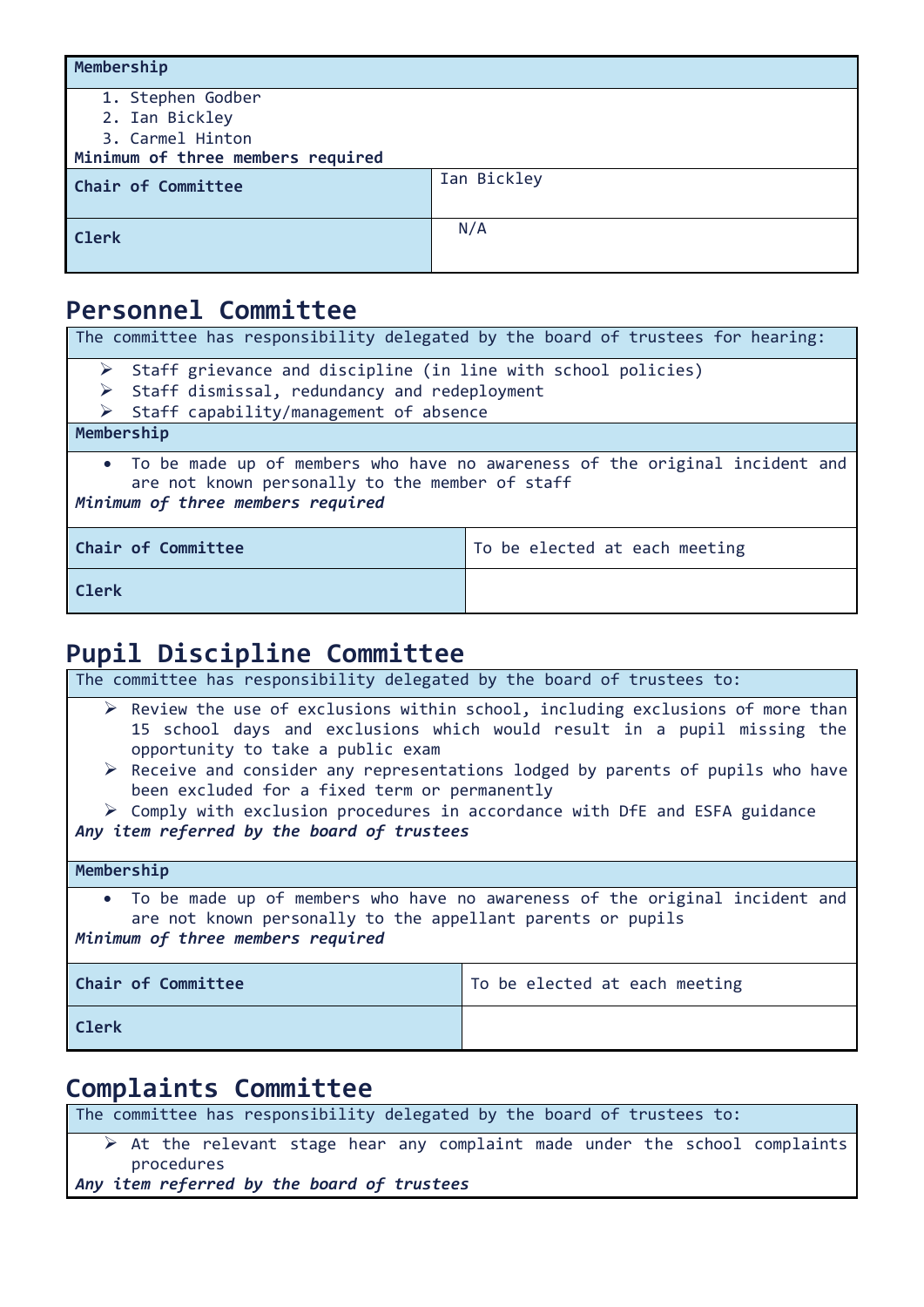| Membership                                                                                                                                                        |                               |  |
|-------------------------------------------------------------------------------------------------------------------------------------------------------------------|-------------------------------|--|
| • To be made up of members who have no awareness of the original incident and<br>are not known personally to the complainant<br>Minimum of three members required |                               |  |
| Chair of Committee                                                                                                                                                | To be elected at each meeting |  |
| Clerk                                                                                                                                                             |                               |  |

### **Appeals Committee**

| The committee has responsibility delegated by the board of trustees for hearing<br>appeals with regard to: |                               |  |
|------------------------------------------------------------------------------------------------------------|-------------------------------|--|
| $\triangleright$ Pay                                                                                       |                               |  |
| $\triangleright$ Redundancy                                                                                |                               |  |
| $\triangleright$ Staff grievance                                                                           |                               |  |
| E Leave of absence - if appropriate                                                                        |                               |  |
| $\triangleright$ Staff dismissal                                                                           |                               |  |
| $\triangleright$ Any Item referred by the full governing board                                             |                               |  |
| When dealing with an appeal the committee should be equal to or greater than the                           |                               |  |
| original committee that made the decision                                                                  |                               |  |
|                                                                                                            |                               |  |
|                                                                                                            |                               |  |
| Membership                                                                                                 |                               |  |
| • To be made up of members who have no awareness of the original incident and                              |                               |  |
| are not known personally to the appellant                                                                  |                               |  |
| Minimum of three members required                                                                          |                               |  |
|                                                                                                            |                               |  |
| Chair of Committee                                                                                         | To be elected at each meeting |  |
|                                                                                                            |                               |  |
| <b>Clerk</b>                                                                                               |                               |  |
|                                                                                                            |                               |  |

# **Pay Committee**

The committee has responsibility delegated by the board of trustees to:

- ➢ Undertake functions in relation to appraisal and pay progression as determined in the pay policy
- $\triangleright$  ensure that decisions about levels of executive pay (including salary and any other benefits) follow a robust evidence-based process and are a reasonable and defensible reflection of the individual's role and responsibilities. The board must discharge its responsibilities effectively, ensuring its approach to pay and benefits is transparent, proportionate and justifiable.

*Committee to meet once per year in the autumn term*

- **Membership**
	- 1. Ian Bickley
	- 2. Stephen Godber
	- 3. Diane Douglas

*Minimum of three members required.*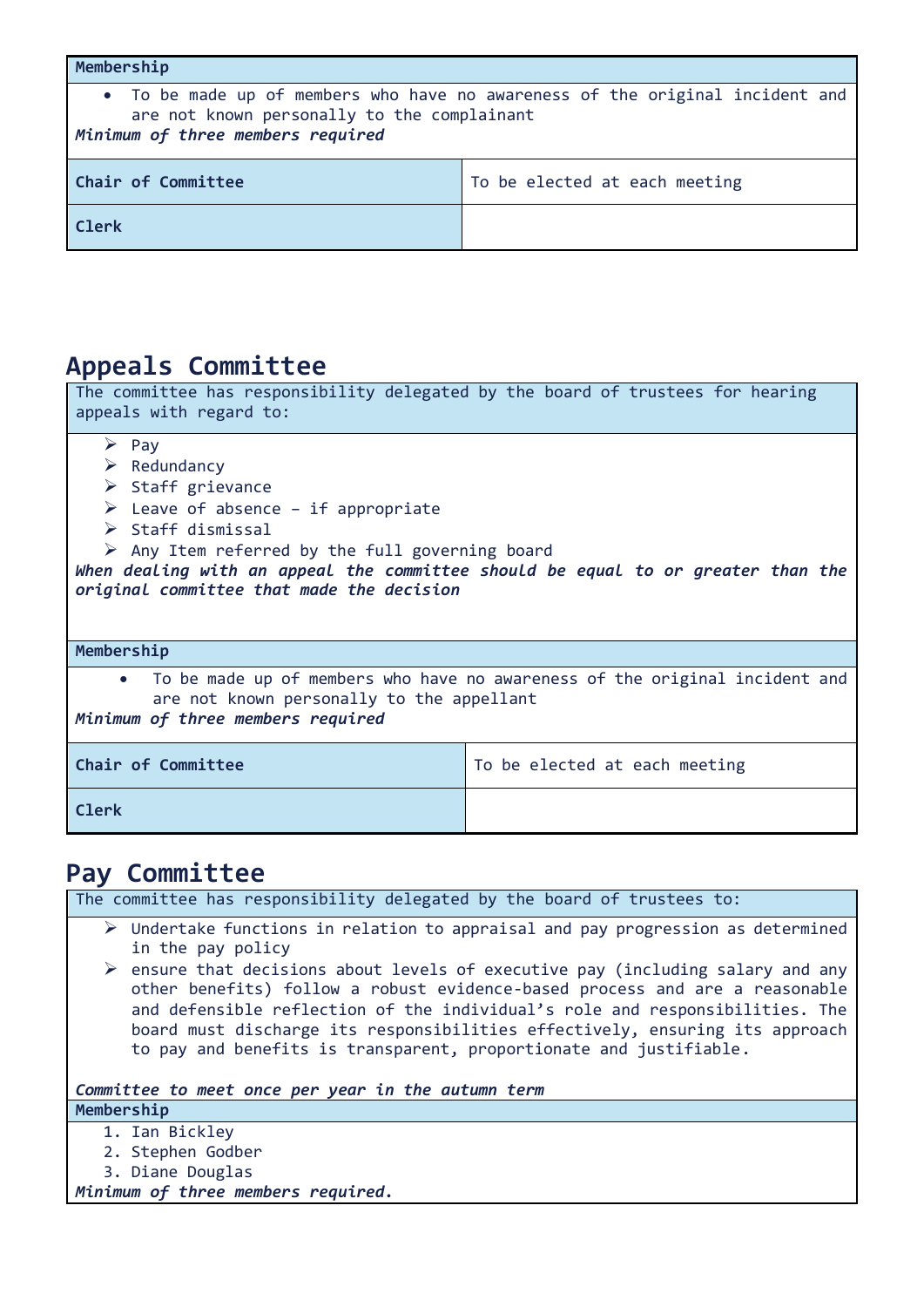| Chair of Committee | To be elected at each meeting |
|--------------------|-------------------------------|
| Clerk              | Angela Whitmore               |

# **Head Teacher/Principal Appraisal**

The committee has responsibility delegated by the board of trustees to:

- ➢ Meet the external advisor to discuss the Head Teacher's performance targets ➢ Decide whether targets have been met and set new targets annually
- ➢ Recommend pay progression to the relevant committee and in accordance with the pay policy
- ➢ Undertake mid-year monitoring of the Head Teacher's performance against targets

#### **Membership**

- 1. Stephen Godber
- 2. Ian Bickley

#### *Minimum of two members required*

| Chair of Committee | To be elected at each meeting |
|--------------------|-------------------------------|
| <b>Clerk</b>       | N/A                           |

# **Selection Panel**

| The panel has responsibility delegated by the board of trustees for the:                                                                                                                                                                              |                               |  |
|-------------------------------------------------------------------------------------------------------------------------------------------------------------------------------------------------------------------------------------------------------|-------------------------------|--|
| $\triangleright$ Selection of the head teacher/principal and deputy head teacher/vice principal<br>(Guidance on this process will be provided by your school improvement partner)<br>The appointment must always be ratified by the board of trustees |                               |  |
| Membership                                                                                                                                                                                                                                            |                               |  |
| 1.<br>2.<br>3.<br>Minimum number of members as per appointment of staff delegations. All members<br>must be available at all stages of the process                                                                                                    |                               |  |
| Chair of Committee                                                                                                                                                                                                                                    | To be elected at each meeting |  |
| Clerk                                                                                                                                                                                                                                                 |                               |  |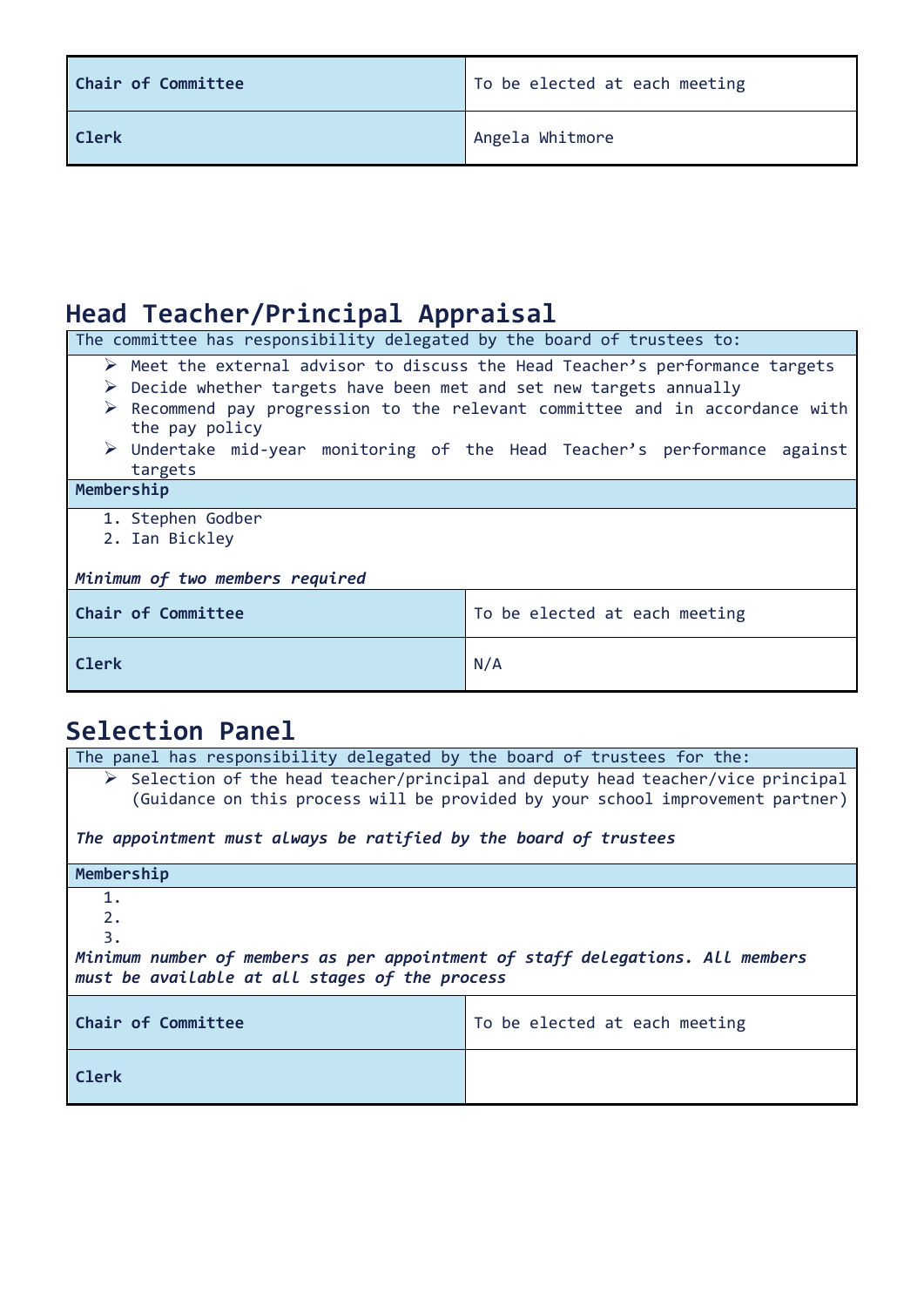| Safeguarding/Child Protection trustee * | Ian Bickley                                                   |
|-----------------------------------------|---------------------------------------------------------------|
| SEND trustee                            | Stephen Godber                                                |
| Health and Safety trustee               | Stephen Godber                                                |
| Safer Recruitment trustee               | Stephen Godber/Ian Bickley/Elizabeth<br>Horobin/Carmel Hinton |
| Section 48                              | Maureen O'Leary                                               |
| Whistleblowing trustee**                | Elizabeth Horobin/Diane Douglas                               |
| History/Geography/Languages             | Diane Douglas                                                 |
| RE and Catholic Life                    | Maureen O'Leary                                               |
| English/Literacy Governor               | Maggie Patel                                                  |
| Maths Governor                          | Ian Bickley                                                   |
| Music Governor                          | Stephen Godber                                                |
| Art Governor                            | Ian Bickley                                                   |
| Parent Engagement Co-Ordinator          | Elizabeth Horobin                                             |
| SMSC/PHSE                               | Elizabeth Horobin                                             |
| School Single Central Record            | Stephen Godber                                                |

### **Special Responsibility Governors**

*\*In accordance with Keeping Children Safe in Education 2020 'Governing bodies and proprietors should have a senior board level (or equivalent) lead to take leadership responsibility for their schools or college's safeguarding arrangements.' The DfE have confirmed that this can be a member of staff, but that person must be a member of the board as well (for example, the headteacher or a staff governor) and that this must be a separate person from the DSL, in order to ensure there is sufficient challenge to the organisation's safeguarding arrangements and performance.* 

*\*\* In accordance with the Academies Financial Handbook 2020 'The trust should appoint at least one trustee and one member of staff who other staff can contact to report concerns.'*

# **Items Delegated to an Individual(s)**

#### **Delegation of expenditure and virements**

That sums below £5,000 be delegated to the head teacher/principal.

**Disposal of surplus stock**